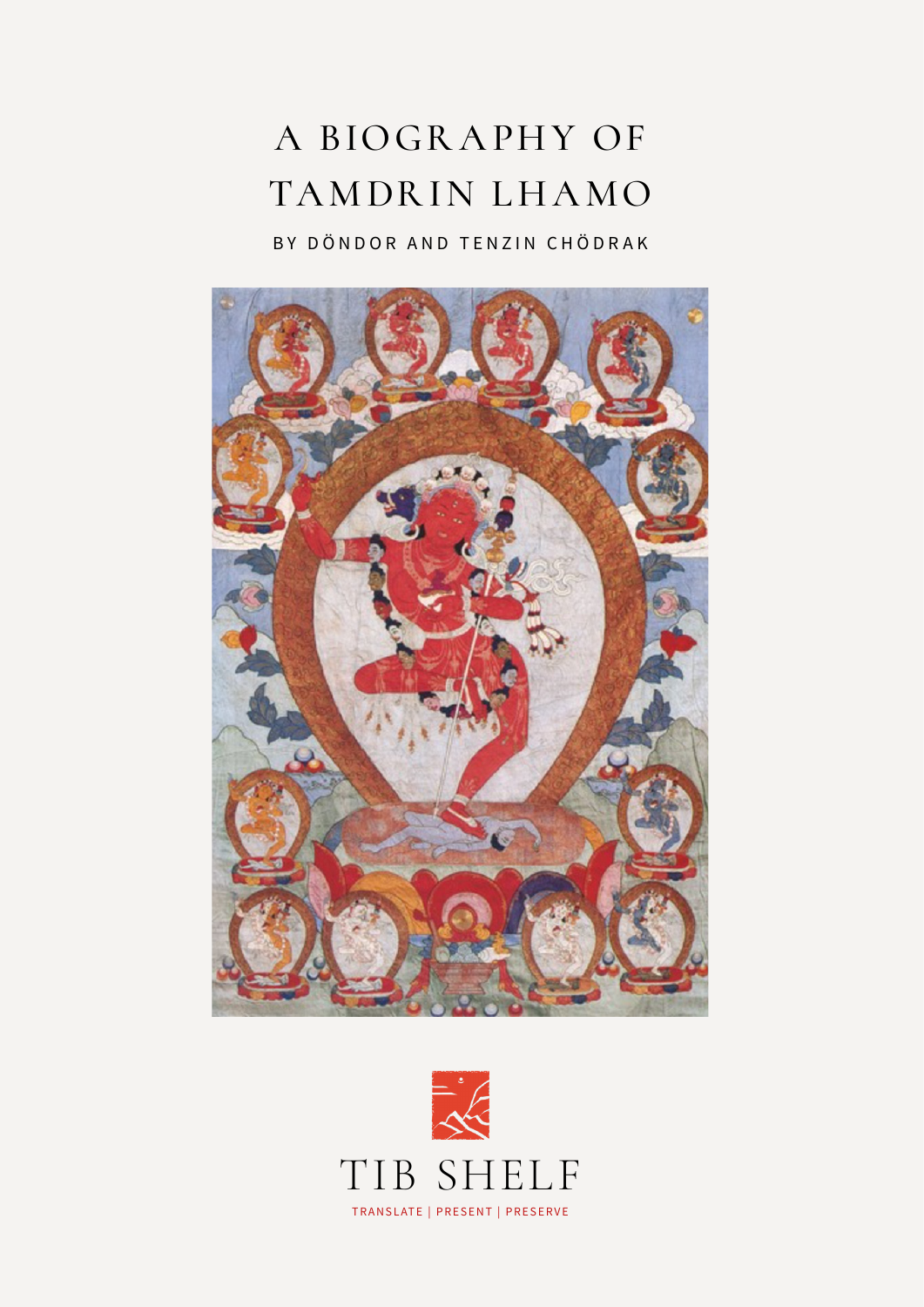Published November 2021 by TIB SHELF www.tibshelf.org

All rights reserved. No part of this publication may be reproduced in any form or by any means, electronic or mechanical, including photocopying, recording, or by any information storage and retrieval system, without permission in writing from the publisher. ISSN 2754–1495

> A Biography of Tamdrin Lhamo By Döndor and Tenzin Chödrak Translated by Yeshe Khandro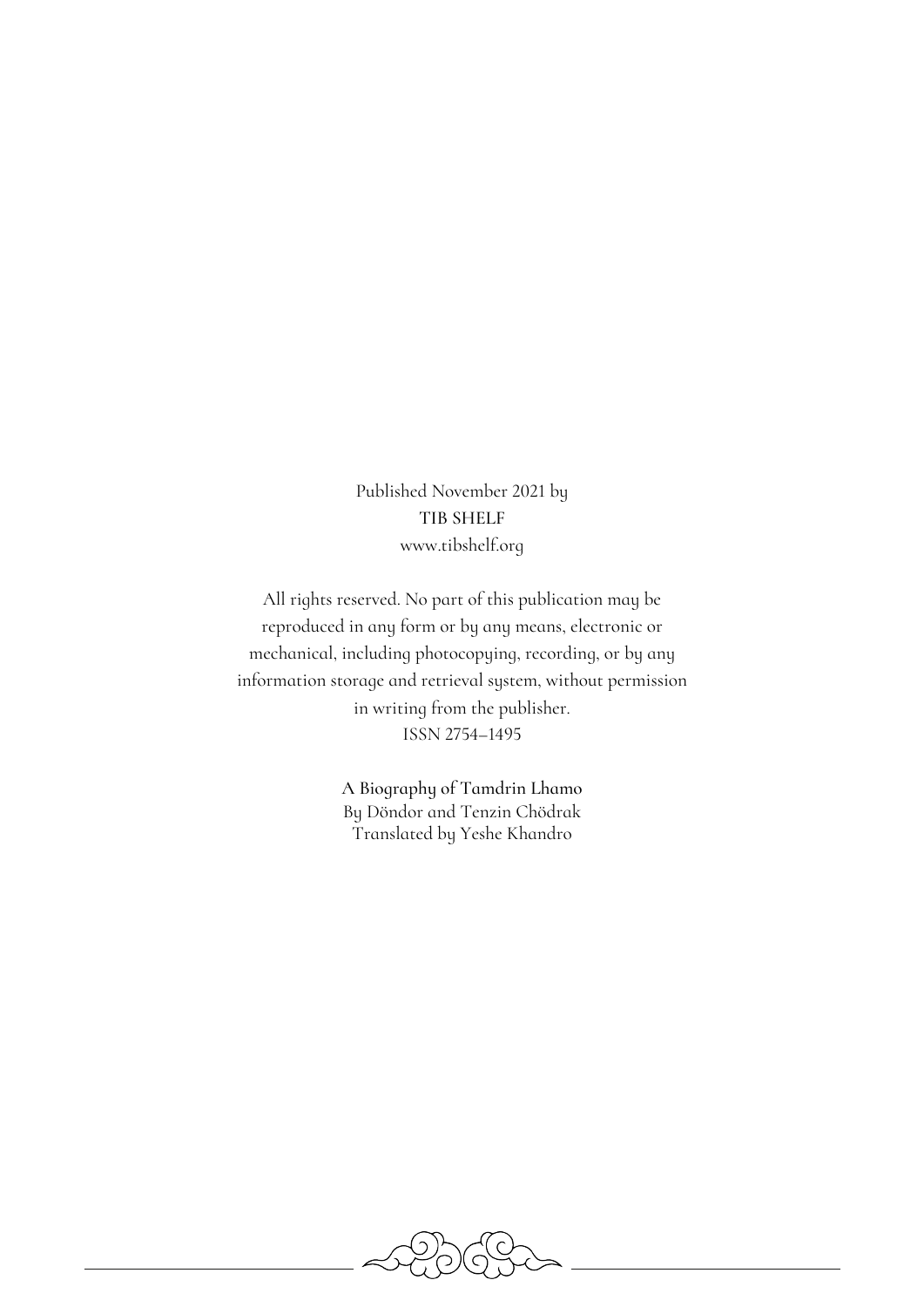## A BIOGRAPHY OF TAMDRIN LHAMO

Tamdrin Lhamo<sup>1</sup> was born to a noble family in 1923, the Water Pig Year of the fifteenth sexagenary cycle, at a place called Nyakla Gar2 in Rachukado<sup>3</sup> in the district of Gonjo in Chamdo. <sup>4</sup> Her father was Nyakla Jangchub Dorje, and her mother was Drimé Wangmo.5

Tamdrin Lhamo received and practised her father's treasure teachings, including *The Compendium of the Ocean of Dharma*, <sup>6</sup> consisting of some forty large volumes, along with their empowerments, transmissions, and pith instructions. In particular, having continuously engaged in the instructions on the winds from her father's treasure teaching of Vajravārāhī, in seven-day cycles over some twenty-one weeks, she remained for a week distilling the essence of space. Specifically, she practised the quintessence of her father's treasure teachings, the *Yangtik Nakpo Sergyachen*. 7

This ḍākima had the manifest ability to remove cataracts by using [a single strand of] her hair. Her breast milk was the best for purifying eye diseases, *drib* diseases,<sup>8</sup> and other ailments. She was not the least bit familiar with the usual attachment felt towards relatives and friends nor animosity towards foes. [As a result], she cared for many disciples, such as monks and laypeople.

On the morning of the twenty-seventh day of the second month of the Tibetan Earth Sheep Year, 1979, in her fifty-seventh year, within a state in which the two purposes are accomplished spontaneously, she called upon all her disciples and relatives, such as those

from Serka and Tserong,<sup>9</sup> who were close to her residence and issued a statement:

'You shouldn't be sad now — there is no end to birth other than death. Even though my [original] lifespan was fifty-two years because of my Lama Rinpoche's care and due to having given birth to my young daughter, I was able to prolong my life by a few years. Also, I have seen the face of Vajravārāhī on a few occasions. Now, I must go to the Paradise Arrayed in Turquoise Petals<sup>10</sup> for a while. Do not hold onto my body out of attachment.'

This, amongst other things, is what she said.

That night, her mind departed for the sake of others. Her relics were kept for seven days, and nothing remained of her entire body other than a form measuring twenty-six centimetres or just over one handspan,<sup>11</sup> as the rest dissolved into light. In that area, a crowd numbering thousands all saw that display of passing away plainly before their very own eyes. Many of the people who previously apportioned blame to her requested forgiveness.

## BIBLIOGRAPHY

don rdor and bstan 'dzin chos grags. 1993. "rta mgrin lha mo". In mi sna, pp. 1022–1024. par gzhi dang po, bod ljongs mi dmangs dpe skrun khang. BDRC W19803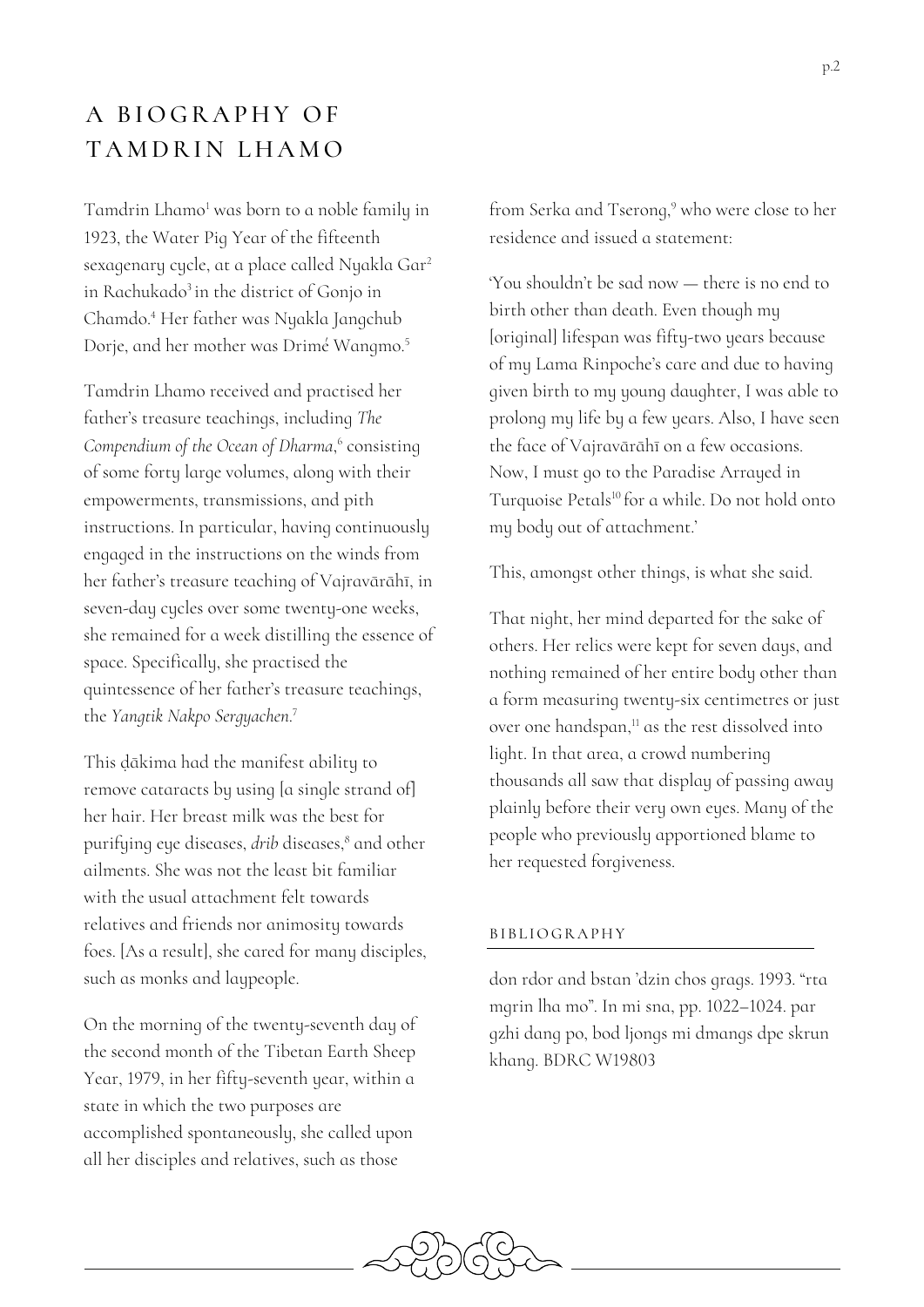rta mgrin lha mo, 1923–1979, BDRC P210

nyag bla sgar, BDRC G596

ra chu rka do

chab mdo go 'jo, BDDRC G2182

 nyag bla byang chub rdo rje, BDRC P211; dri med dbang mo

Bka' 'dus chos kyi rgya mtsho

yang tig nag po gser gyi rgya can

 grib nad is a type of disease brought about by planetary spirits that causes states of unconsciousness, strokes, and other symptoms, such as pimples.

gser rka; rtse rong

G.yu lo bkod pa'i shing is the Buddhafield of Tārā.

 mkhyid lhag gang tsam is the distance between a thumb and little finger.